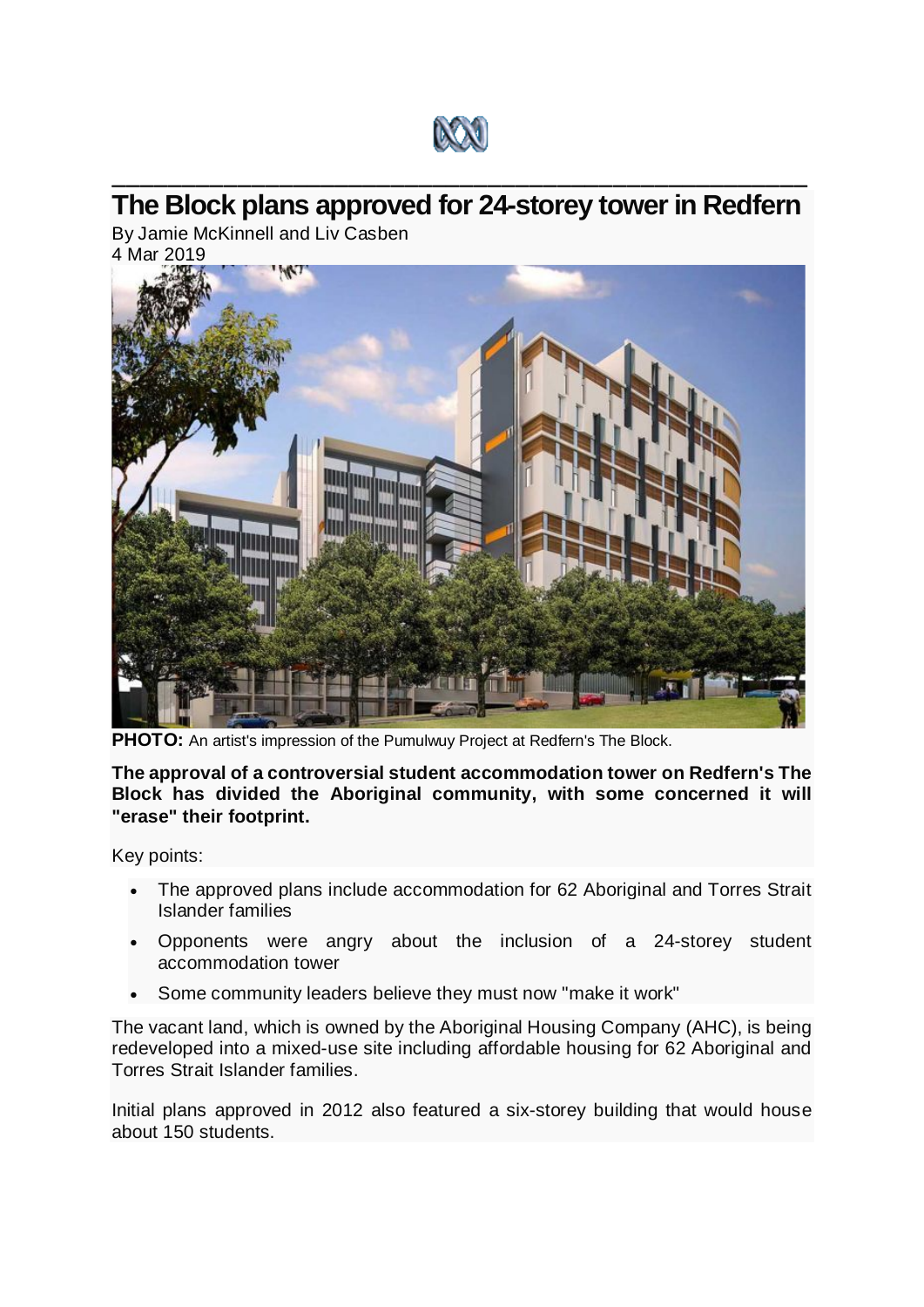However the updated application, approved by the NSW Independent Planning Commission on Monday, was for a 24-storey student accommodation tower.

The revised plans have long sparked anger around the need for more affordable housing for Aboriginal and Torres Strait Islanders, along with the building's height and its cultural and social impacts.

Public meetings about the site have previously become heated, with protesters forcing one meeting to an abrupt end in 2017. Opponent Jenny Munro said she wasn't surprised the application got the green light.

"It disappoints me greatly, but it doesn't surprise me," she said.

## *"They've effectively erased our community footprint here on The Block."*

Ms Munro said the development wasn't in the interests of the community and believed opponents' voices hadn't been properly heard.

"They have become the agents of the enemy by practicing social engineering here, by deciding who amongst our people will live in those houses," she said.



**PHOTO:** Jenny Munro fears the student accommodation tower will "erase" the Aboriginal community's footprint.

Residents must 'make it work'

Community leader Shane Phillips called the approval "bittersweet" and believed it would help retain a footprint.

"Obviously we all wanted a bigger footprint, but we are happy that we've got to this point," he said.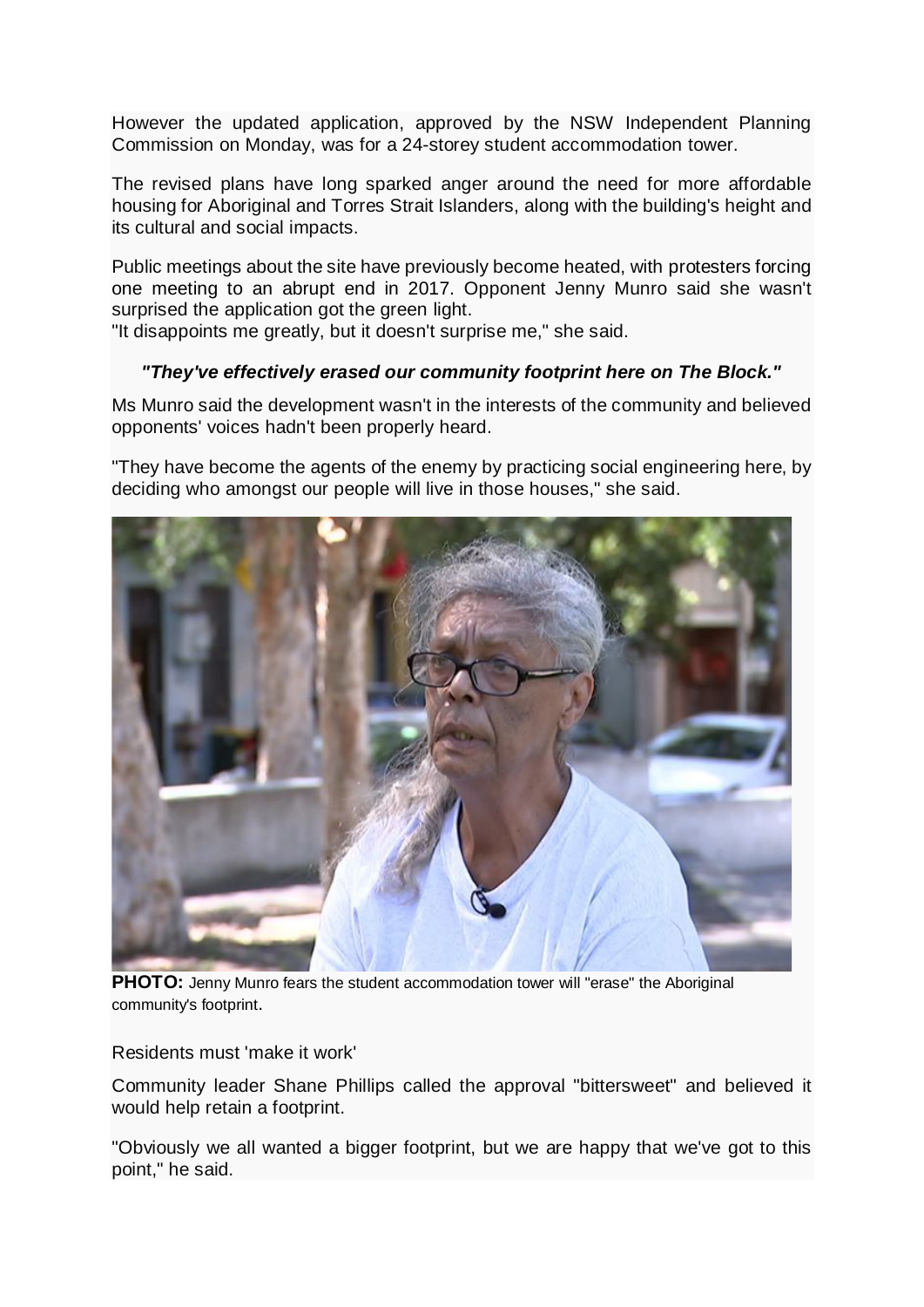"Unfortunately the student accommodation is going to be big, but we're going to make it work."

Mr Phillips said he could appreciate how the AHC was simply trying to sustain itself, welcoming news that at least 62 families would have a home.

"Displacement is happening really fast, so we need every option to be able to strengthen our identity," he said.

## *"I really do believe that it will strengthen what we've got."*

"Right now, there's no-one on that patch of dirt."



**PHOTO:** [Community Leader Shane Phillips is optimistic residents and students will "make it work".](https://www.abc.net.au/news/2019-03-04/shane-phillips-1/10868512)

Long-term Redfern resident Richard Coady said the site was historically significant and should not be commercialised.

"It's not for Aboriginal people, it's to make money," he said.

"It's not something the Aboriginal people want. There was a big riot when they first proposed it."

He said Redfern already had plenty of high rises and many public housing complexes and the community needed a space for cultural activities.

## *"We're going to lose Redfern, that's what's going to happen."*

The commission said the proposal would not "substantially" alter the impact of the development on the neighbourhood.